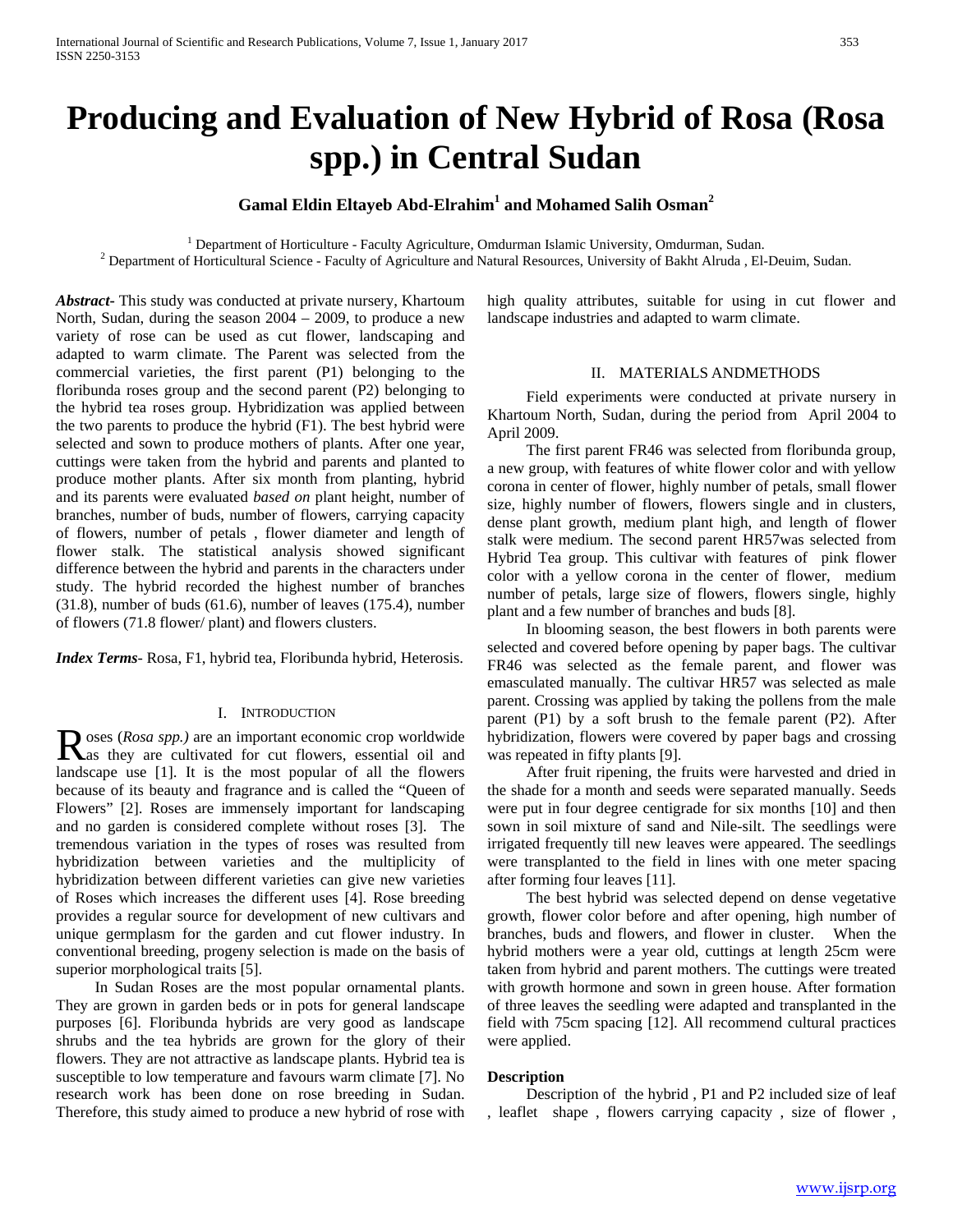International Journal of Scientific and Research Publications, Volume 7, Issue 1, January 2017 354 ISSN 2250-3153

flower shape , flower color before opening and after opening were done [13].

# **Evaluation**

 After six months from planting, data were collected every month. Evaluation included plant height (cm), number of branches, number of buds, number of leaves, flowers carrying capacity (single or in clusters), number of flowers per plant, length of flower stalk (cm), flower color, flower diameter (cm) and number of petals.

Heterosis (hybrid vigor) was estimated based on the following equation [14].

Heterosis =  $\overline{F1}$  value - average value of parents  $*$  100 average value of parents

 The experiments were arranged in a randomized complete block design with four replications, Data were subjected to analysis of variance using M StatC computer program. Mean separation was done according to Duncan's Multiple Range Test (DMRT).

#### III. RESULTS AND DISCUSSION

## **Description:**

 Data regarding qualitative characteristics of leaves and flowers is presented in Table 1. Leaves and flowers characters varied visually among all hybrids. F1 hybrid showed medium leaf size as same as P1while P2 showed large size. .Leaflet shape was global in F1 and P1 compared with triangular shape in P2. Leaves colour of P1 and F1 hybrid was same as light green. Leaves colour of P2 was dark green. These results are in agreement with those reported by [15] who worked in nine *Rosa hybrida* cultivars and found that there was variation in colour of foliage from dull green to pale green.

 Flowers in F1 hybrid were carried in clusters while, in P2 were single and P1 showed the two types. Along the same lines, [15]**,** who reported that there was different inflorescence type in Rosa hybrida cultivars. F1 hybrid and P1showed medium flower size while P2 showed large size. Flower colour before opening in F1was white and white yellow while the parents showed white and pink in P1 and P2, respectively. Flower color after opening in F1showed White with yellow corona and pink tone coluor. The P1 showed white with yellow corona and P2 showed Pink with yellow corona color. The variation in colour of rose was also observed by [16] who worked in forty four rose cultivars and put them in nine groups in according to their colour

# **Vegetative growth parameters**

 Vegetative growth parameters of F1hybrid and the parents during three seasons are shown in Table 2. Plant height is an important growth trait related to morphological characters of plant. The hybrid and parents showed significant differences in vegetative growth parameters during the three seasons. P1 showed the highest values in plant height in all seasons. These findings are in line with [17] who reported variation in plant height in different rose cultivars. F1hybrid recorded the highest values in number of branches and the number of leaves. These findings are in line with [18] who evaluated two rose cultivars Amalia and Anjeleeq and reported that the cultivar Anjeleeq

produced higher number of branches per plant (6.55) and maximum number of leaves (217) as compared to Amalia.

# **Flowering parameters**

 Flowering parameters F1 hybrid and the parents during three seasons are shown in Table (3). There were significant differences in all parameters measured in three successive seasons. The hybrid recorded the highest number of buds and number of flowers in the three seasons. This finding is in line with [16] who stated that numbers of flowers/plant varied in different rose verity. Difference in number of flowers per plant is linked to frequent blooming habit depend on their genetic makeup [19]. In this study, highest number of flowers might be due to increase in morphological parameters like number of branches and number of leaves which lead in production of more photosynthates resulting in greater accumulation of dry matter which in turn helps to production of more number of flowers per plant [20].The highest values of number of petals were obtained in the F1 followed by P1. This corresponds with the hypothesis of [21] that there is difference in number of petals among various Rosa species and number of petals (doubleness) is controlled by dominant gene and has quantitative inheritance. The degree of dominant gene with more alleles contributes to more flowers petals i.e dddd having five petals and DDdd having medium number of petals and DDDD having maximum number of petals. Double-flowered cultivars have more petals or "petaloids" than the basic five petals and this increment in number of petals seems to be due to conversion of pistil and stamens into petals and petaloids. These findings are in line with [15] who stated that maximum number of petals (61) was exhibited by the cultivar "Casino" followed by "Gruss-an- Teplitz" (57) and the minimum number of petals per flower was recorded in the cultivar "Autumn Sunset" and "Angel Face" (16). Also, variation in number of petals/ flower was observed in rose by [16]. P2 scored the biggest flower diameter flowed by F1 hybrid. Flowers stalk length is one of the important traits for evaluation of quality cut roses. P2 showed highest values of flowers stalk length in the three seasons followed by F1. The highest stalk length was recorded in case of tallest hybrid. These results are line with [20].

## **Heterosis**

 Table (4) showed significant difference variation among parents and the hybrid indicates the diversity in the hybrids tested. All the heterosis values of hybrid for measured parameters showed positive values toward the desirable values. The heterosis value of number of leaves was 48.1%, number of branch 71.9 %, number of buds 72.7 % and number of flowers and 121.1 %. These results showed the superiority of the hybrid in the traits has been measured. These findings are in line with many studies showed the superiority of the first generation as a result of the heterosis [22].

## IV. CONCLUSION

The F1 hybrid which produced in this study has a good vegetative growth with a large number of flower and beautiful colour. All this parameters give the hybrid chance to be the best cultivar in land escape and cut flower industry. More research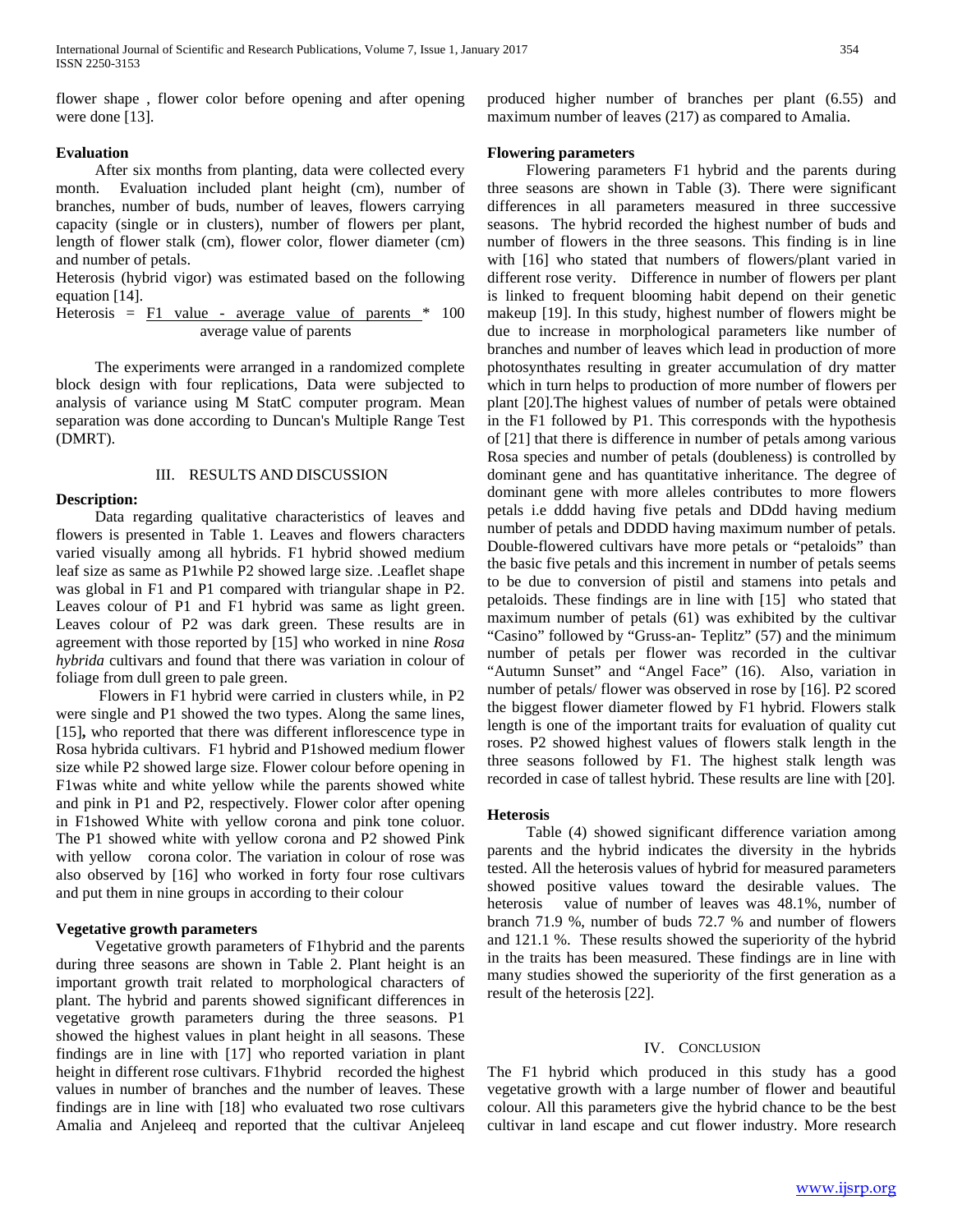International Journal of Scientific and Research Publications, Volume 7, Issue 1, January 2017 355 ISSN 2250-3153

must be done in this hybrid to evaluate it performance in all part of country.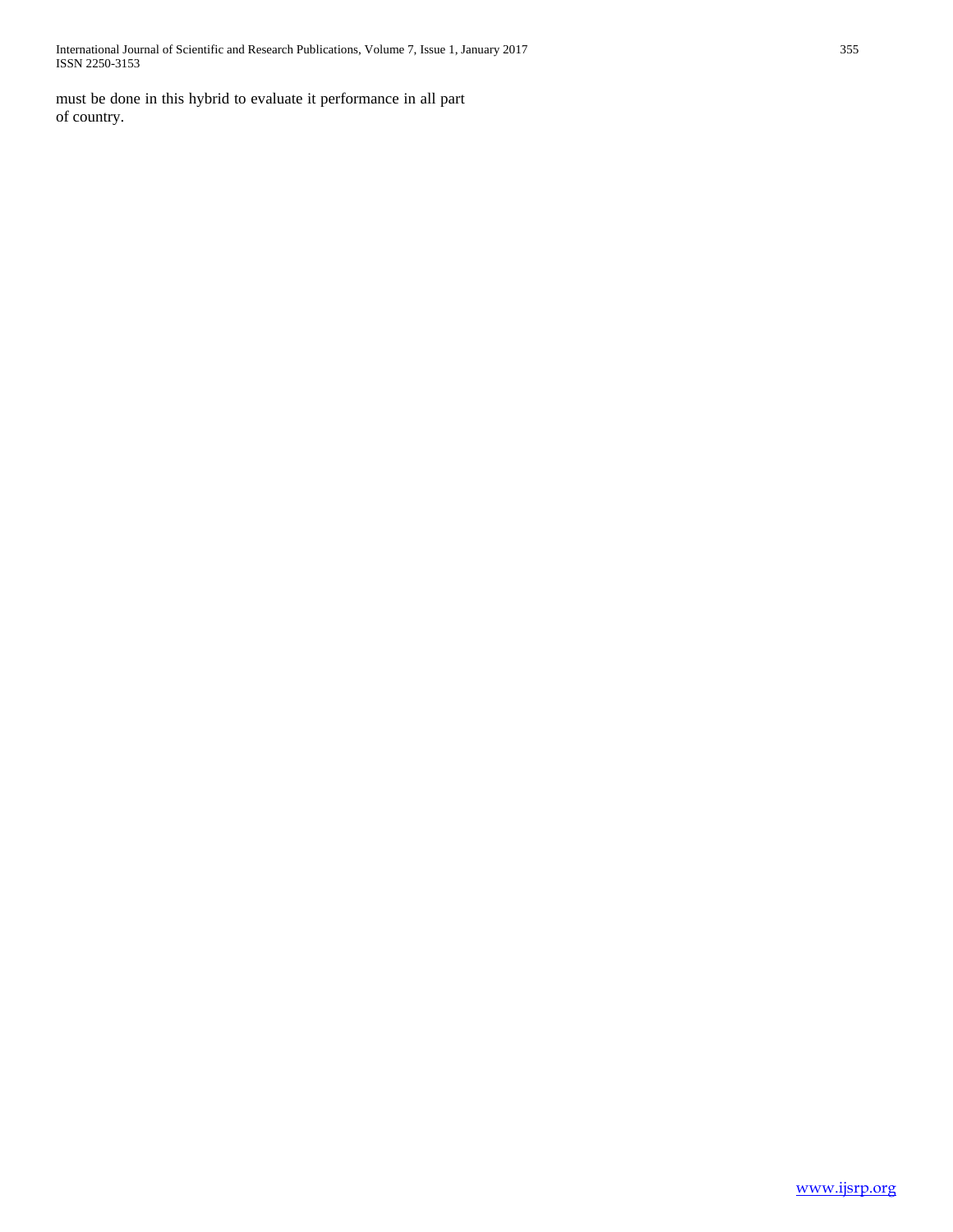| <b>Quantitative</b><br>traits<br><b>Hybrids</b> | leaf Size     | <b>Leaflet</b><br><b>Shape</b> | <b>Leaves</b><br>colour | flower<br>carrying<br>capacity         | <b>Flower</b><br><b>Size</b> | <b>Flower color</b><br>before<br>opening | after<br><b>Flower</b><br>color<br>opening               |
|-------------------------------------------------|---------------|--------------------------------|-------------------------|----------------------------------------|------------------------------|------------------------------------------|----------------------------------------------------------|
| <b>P1</b>                                       | <b>Medium</b> | <b>Global</b>                  | Light<br>green          | <b>Single</b><br>in<br>and<br>clusters | <b>Medium</b>                | White                                    | White<br>with yellow<br>corona                           |
| P <sub>2</sub>                                  | Large         | <b>Triangular</b>              | Dark<br>Green           | <b>Single</b>                          | Large                        | Pink                                     | Pink with yellow<br>corona                               |
| F1                                              | <b>Medium</b> | Global                         | Light<br>green          | In<br>clusters                         | <b>Medium</b>                | White<br>and<br>white yellow             | White<br>with<br>yellow<br>pink<br>and<br>corona<br>tone |

|  |  | Table $(1)$ Description of qualitative parameters of F1 hybrid and its parents $(P1, P2)$ |  |
|--|--|-------------------------------------------------------------------------------------------|--|
|--|--|-------------------------------------------------------------------------------------------|--|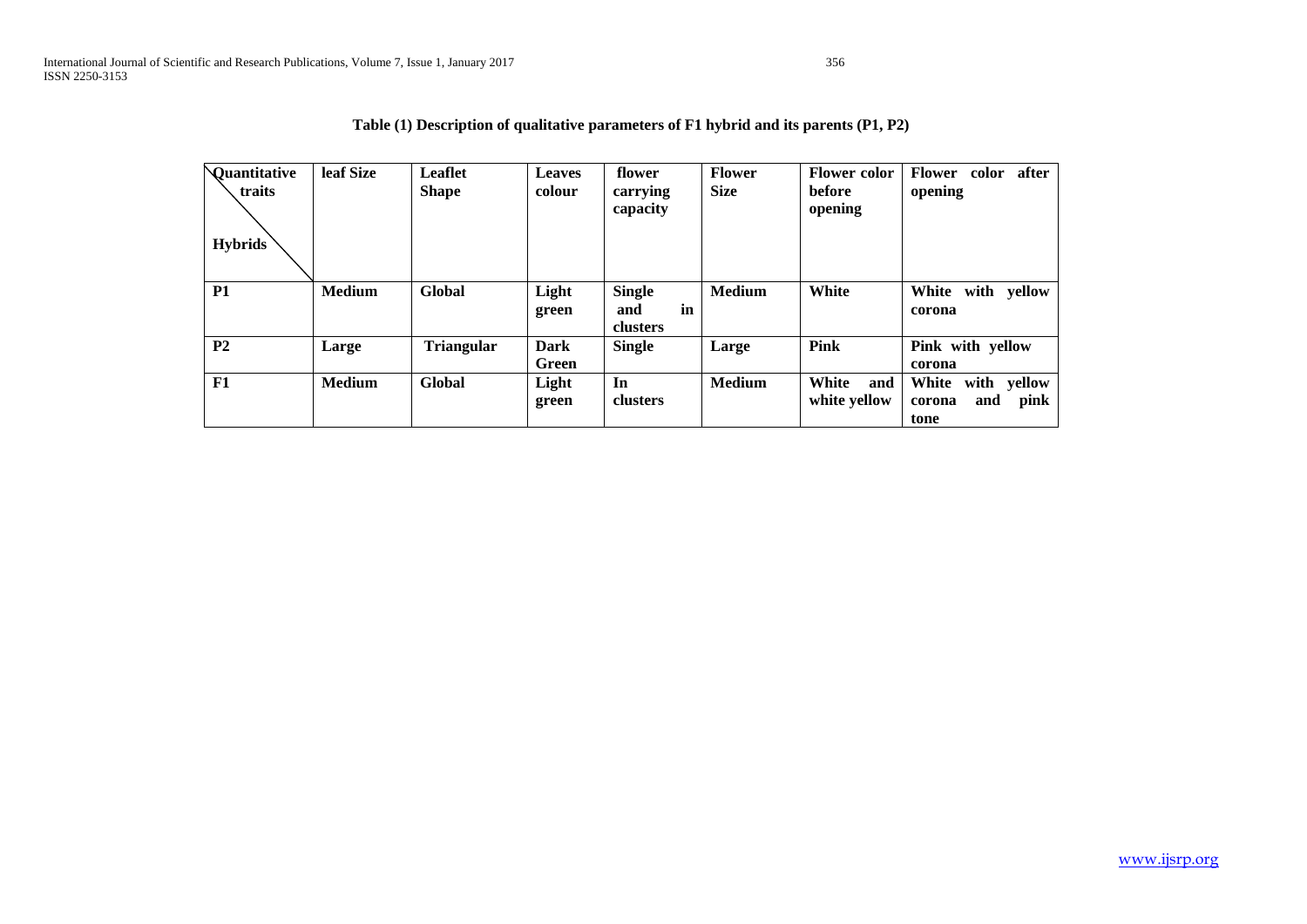| <b>Parameters</b> | plant height (cm) |                    |         |              | <b>Number of branches</b> |         |                   |              | <b>Number of leaves</b> |         |                    |              |  |  |  |
|-------------------|-------------------|--------------------|---------|--------------|---------------------------|---------|-------------------|--------------|-------------------------|---------|--------------------|--------------|--|--|--|
| <b>Seasons</b>    | 2006/07           | 2007/08            | 2008/09 | <b>Means</b> | 2006/07                   | 2007/08 | 2008/09           | <b>Means</b> | 2006/07                 | 2007/08 | 2008/09            | <b>Means</b> |  |  |  |
| <b>P1</b>         | 60.4c             | 88.6 c             | 72.4c   | 73.8         | 29.8b                     | 15.0b   | 22.3 <sub>b</sub> | 22.4         | 146.0b                  | 133.2b  | 142.6 <sub>b</sub> | 141.6        |  |  |  |
| P <sub>2</sub>    | 135.8a            | 170.0a             | 154.0a  | 153.3        | 18.6c                     | 10.5c   | 14.6c             | 14.6         | 88.3c                   | 95.6c   | 101.9c             | 95.3         |  |  |  |
| F1                | 98.3b             | 129.2 <sub>b</sub> | 110.7b  | 112.9        | 35.2a                     | 29.6a   | 30.5a             | 31.8         | 183.2a                  | 167.7a  | 175.3a             | 175.4        |  |  |  |
| Mean              | 98.2              | 129.3              | 112.4   |              | 39.5                      | 27.9    | 22.5              |              | 139.2                   | 132.2   | 139.9              | 127.4        |  |  |  |
| Sig.lev.          | $\ast$            | $\ast$             | ∗       |              | $\ast$                    | $\ast$  | $\ast$            |              | $\ast$                  | $\ast$  | ∗                  |              |  |  |  |
| $S.E. +-$         | 0.12              | 0.12               | 0.10    |              | 0.13                      | 0.12    | 0.10              |              | 0.13                    | 0.15    | 0.22               |              |  |  |  |

# **Table (2) Vegetative growth parameters of F1hybrid and the parents during three seasons**

Means within columns followed by the same letter(s) are not significantly different at P<0.05 level according to Duncan's Multiple Range Test. \* indicates significance at P≤0.05.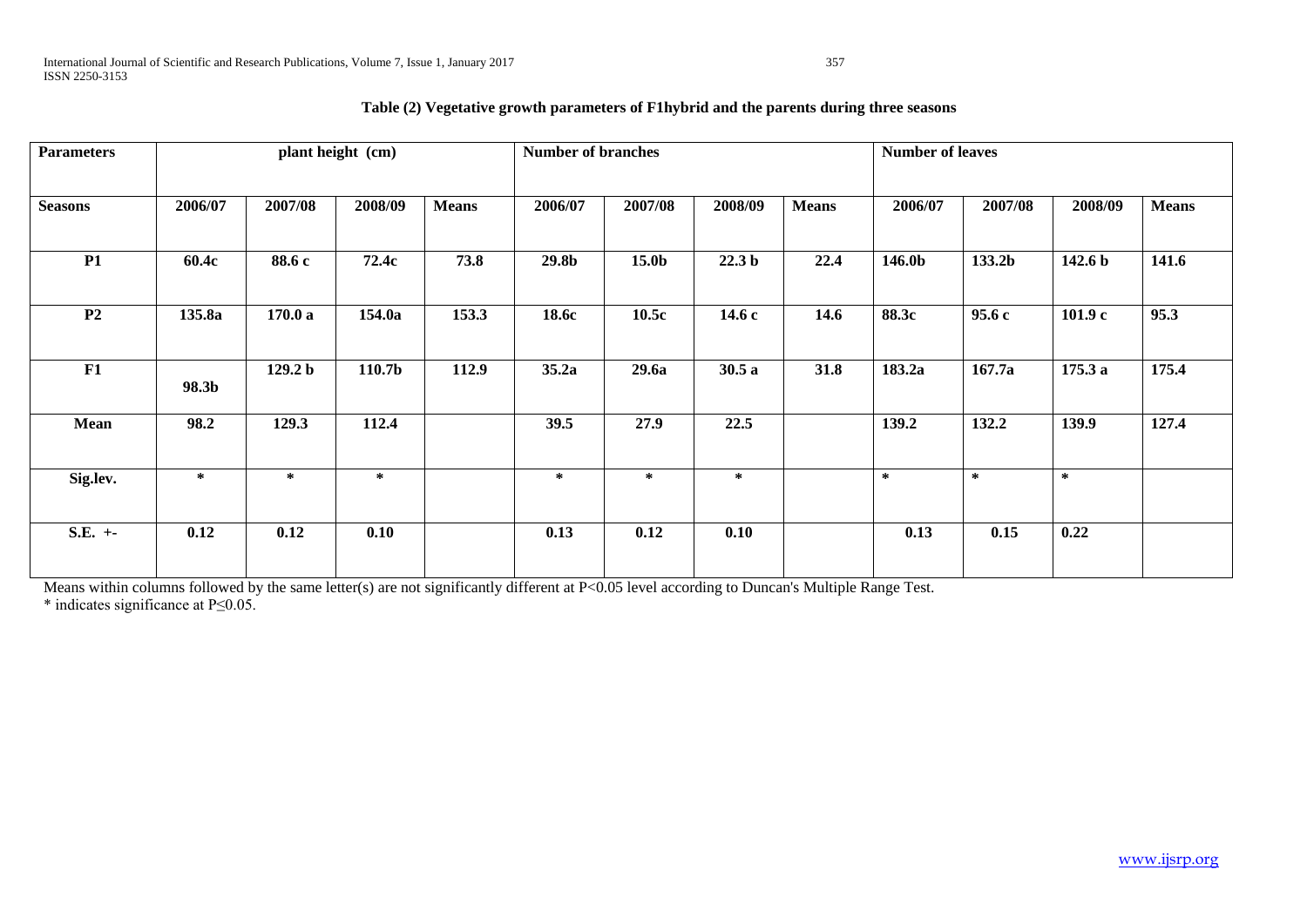| <b>Parameters</b> | Number of buds    |                   |                   |              |         |                   | <b>Number of flowers</b> |              | Number of petals per flower |         |                   |              |  |
|-------------------|-------------------|-------------------|-------------------|--------------|---------|-------------------|--------------------------|--------------|-----------------------------|---------|-------------------|--------------|--|
| <b>Seasons</b>    | 2006/07           | 2007/08           | 2008/09           | <b>Means</b> | 2006/07 | 2007/08           | 2008/09                  | <b>Means</b> | 2006/07                     | 2007/08 | 2008/09           | <b>Means</b> |  |
| P1                | 36.4 <sub>b</sub> | 45.0 <sub>b</sub> | 40.2 <sub>b</sub> | 40.5         | 38.4b   | 45.7 <sub>b</sub> | 35.4 <sub>b</sub>        | 39.8         | 30.3a                       | 29.0a   | 31.5a             | 30.3         |  |
| P <sub>2</sub>    | 25.1c             | 36.8c             | 30.9 <sub>c</sub> | 30.8         | 25.5c   | 29.3c             | $20.4 \text{ c}$         | 25.1         | 25.0 <sub>b</sub>           | 25.8b   | 25.6 <sub>b</sub> | 25.5         |  |
| F1                | 55.2a             | 69.2a             | 60.4 a            | 61.6         | 78.8a   | 71.2a             | 65.5a                    | 71.8         | 32.2a                       | 32.5a   | 33.1a             | 32.6         |  |
| <b>Mean</b>       | 38.9              | 50.3              | 43.8              | 44.3         | 39.9    | 37.7              | 38.1                     | 45.6         | 29.2                        | 29.1    | 30.1              | 29.5         |  |
| Sig.lev.          | ∗                 | *                 | $\ast$            |              | $\ast$  | $\ast$            | *                        |              | *                           | $\ast$  | $\ast$            |              |  |
| $S.E. +-$         | 0.11              | 0.10              | 0.13              |              | 0.12    | 0.09              | 0.13                     |              | 0.12                        | 0.11    | 0.12              |              |  |

Means within columns followed by the same letter(s) are not significantly different at P<0.05 level according to Duncan's Multiple Range Test.

\* indicates significance at P≤0.05.

Table (3) Continued

| <b>Parameters</b> |                  | Flower diameter (cm) |                  |              | <b>Flower stalks length</b> |         |         |              |  |  |
|-------------------|------------------|----------------------|------------------|--------------|-----------------------------|---------|---------|--------------|--|--|
| <b>Seasons</b>    | 2006/07          | 2007/08              | 2008/09          | <b>Means</b> | 2006/07                     | 2007/08 | 2008/09 | <b>Means</b> |  |  |
| <b>P1</b>         | <b>4.8b</b>      | 4.9 <sub>b</sub>     | 5.0 <sub>b</sub> | 4.9          | 43.8c                       | 48.6c   | 45.4 c  | 45.9         |  |  |
| P <sub>2</sub>    | 7.6a             | 7.9a                 | 8.1 a            | 7.9          | 60.3a                       | 65.1a   | 62.5a   | 63.6         |  |  |
| F1                | 5.2 <sub>b</sub> | 5.4b                 | 5.5 <sub>b</sub> | 5.4          | 50.2b                       | 59.2b   | 55.8 b  | 55.1         |  |  |

# **Table (3) Flowering parameters F1 hybrid and the parents during three seasons**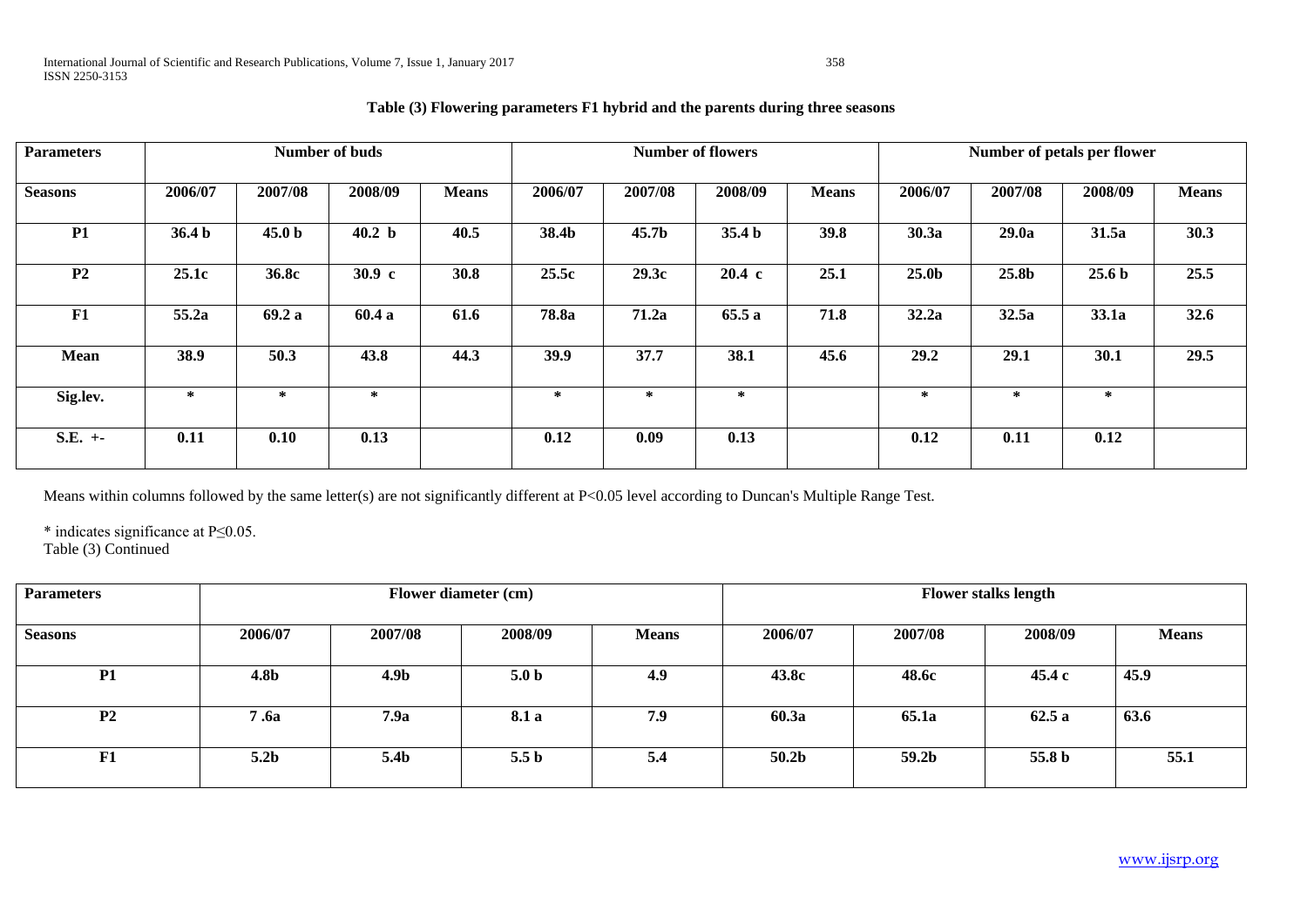| Mean      | 5.9  | 6.1  | 6.2  | 0.1 | 51.4 | 57.6 | 54.6 | 54.9 |
|-----------|------|------|------|-----|------|------|------|------|
| Sig.lev.  |      | ÷    |      |     |      |      |      |      |
| $S.E. +-$ | 0.11 | 0.10 | 0.13 |     | 0.11 | 0.09 | 0.10 |      |

significant Means within columns followed by the same letter(s) are not significantly different at P<0.05 level according to Duncan's Multiple Range Test.

\* indicates significance at P≤0.05.